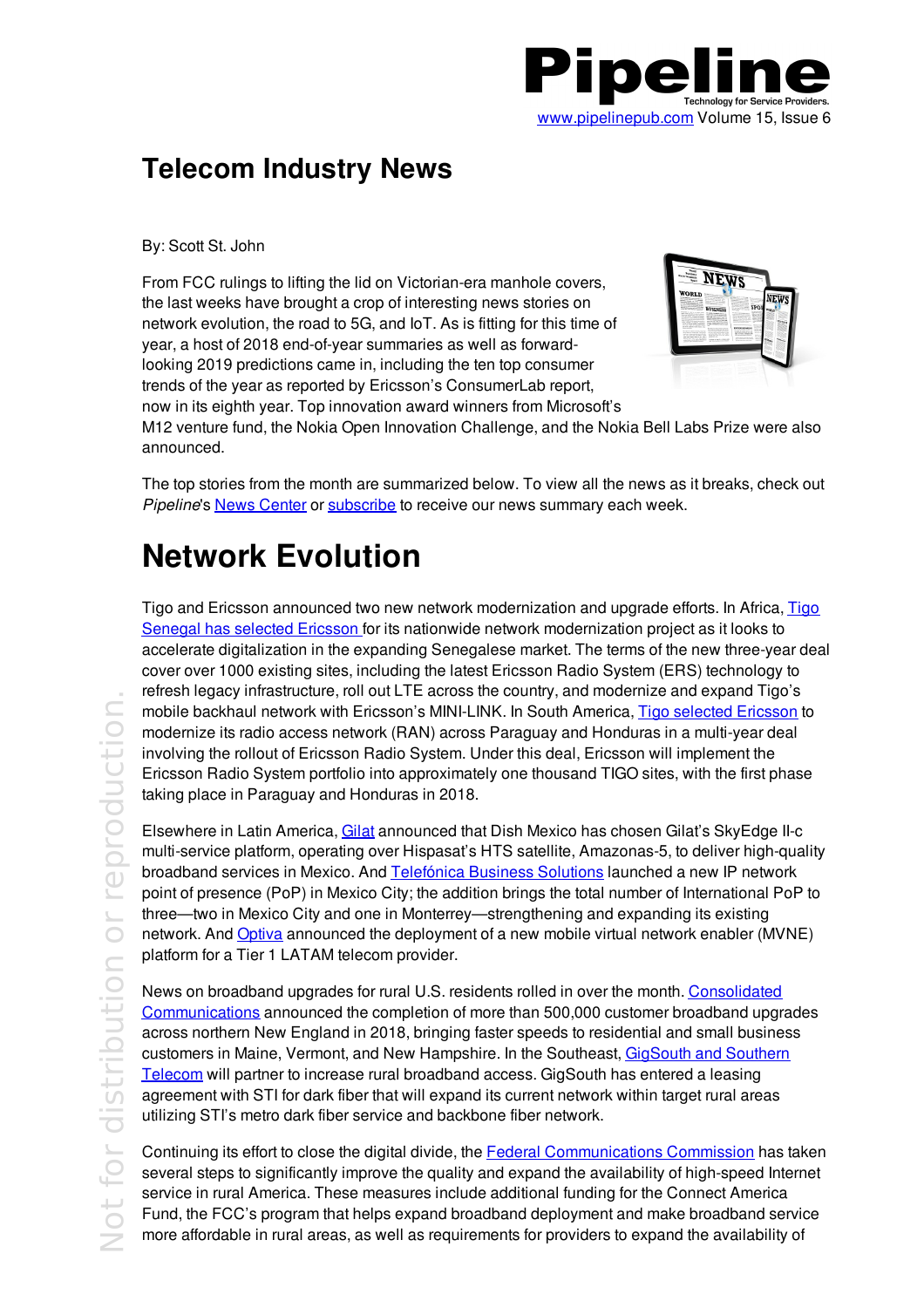faster service that will better meet the needs of consumers and businesses.

# **Mobile and 5G**

Mobile and 5G advancements, agreements, and announcements came in from the U.S. and abroad. In a world first and a milestone toward nationwide 5G, T-Mobile, Ericsson, and Intel have completed the first 5G data call and video call on 600 MHz, both on a live commercial network.

Tele2 AB (Tele2) and Telenor have signed a new complementary agreement for the expansion of a joint and nationwide 5G network in Sweden, with implementation to be initiated in the second half of 2019. Furthermore, Tele2 and Telenor have secured frequencies in the 700MHz spectrum that will strengthen the established 4G network and consolidate the ambition to provide the first customers with 5G access by 2020.

To help improve 4G mobile coverage for customers in busy urban areas, *Vodafone* is using inventive ways to expand and strengthen its network. It has installed mobile equipment within street furniture such as manhole covers, lamp posts and phone boxes to increase the speed and extend the coverage of mobile signals along busy roads, town squares and in shopping and entertainment areas with minimal disruption and without changing the look of an area. This effort includes keeping the look of Victorian-era manhole covers while also paving the way for the smart cities of the future.

The **Federal Communications Commission** issued a ruling rejecting requests to make it harder for text messaging providers to protect consumers from spam and scam robotexts. The Commission's decision makes clear that wireless providers are authorized to continue their efforts to stop unwanted text messaging through robotext-blocking, anti-spoofing measures, and other anti-spam features. In other news from the federal agency, the FCC took a significant step toward holding a major 5G spectrum auction in 2019 by adopting new rules that will promote the availability of highband millimeter wave spectrum for the next generation of wireless connectivity. The airwaves in the combined Upper 37 GHz and 39 GHz bands are the largest amount of contiguous spectrum available for wireless service in the millimeter wave bands—2,400 megahertz in total—while the 47 GHz band provides an additional 1,000 megahertz of spectrum. The Fourth Report and Order in the Spectrum Frontiers proceeding is another key step toward ensuring American leadership in 5G.

**ETSI's millimetre Wave Transmission Industry Specification Group (mWT ISG) released a new** Report, ETSI GR mWT 012, which addresses prominent 5G backhaul/X-Haul scenarios in preparation for 5G deployment.

The 5G Infrastructure Association (5G IA) and the Alliance for Internet of Things Innovation (AIOTI) have signed an Memorandum of Agreement agreeing to explore topics of common interest relating to technologies and solutions that will shape the way we live and work. These topics will form part of a Joint Strategic Research and Innovation Agenda (SRIA) that will bring together key European stakeholders to explore the opportunities for new IoT applications built on world-class digital infrastructure.

## **Insights and Trends**

Insights and trends reports are always a news mainstay, but perhaps never more so than at the end of one year and start of the next. As 2018 came to a close, <u>BuddeComm</u> released the Global Ranking of its Telecom Maturity Index (TMI), which analyzes the broadband, mobile and fixedlLine markets of a country as well as a range of economic parameters to rank it on a scale of 1 to 100 and compare it to its region. Europe dominated the top 10 global rankings, followed by South Korea, Hong Kong, and the U.S.

Ericsson released the eighth edition of its ConsumerLab trend report, 10 Hot Consumer Trends 2019, representing predictions of 34 million early technology adopters. The latest edition of the annual report evaluates consumer thoughts and predictions on near-future technology including AI,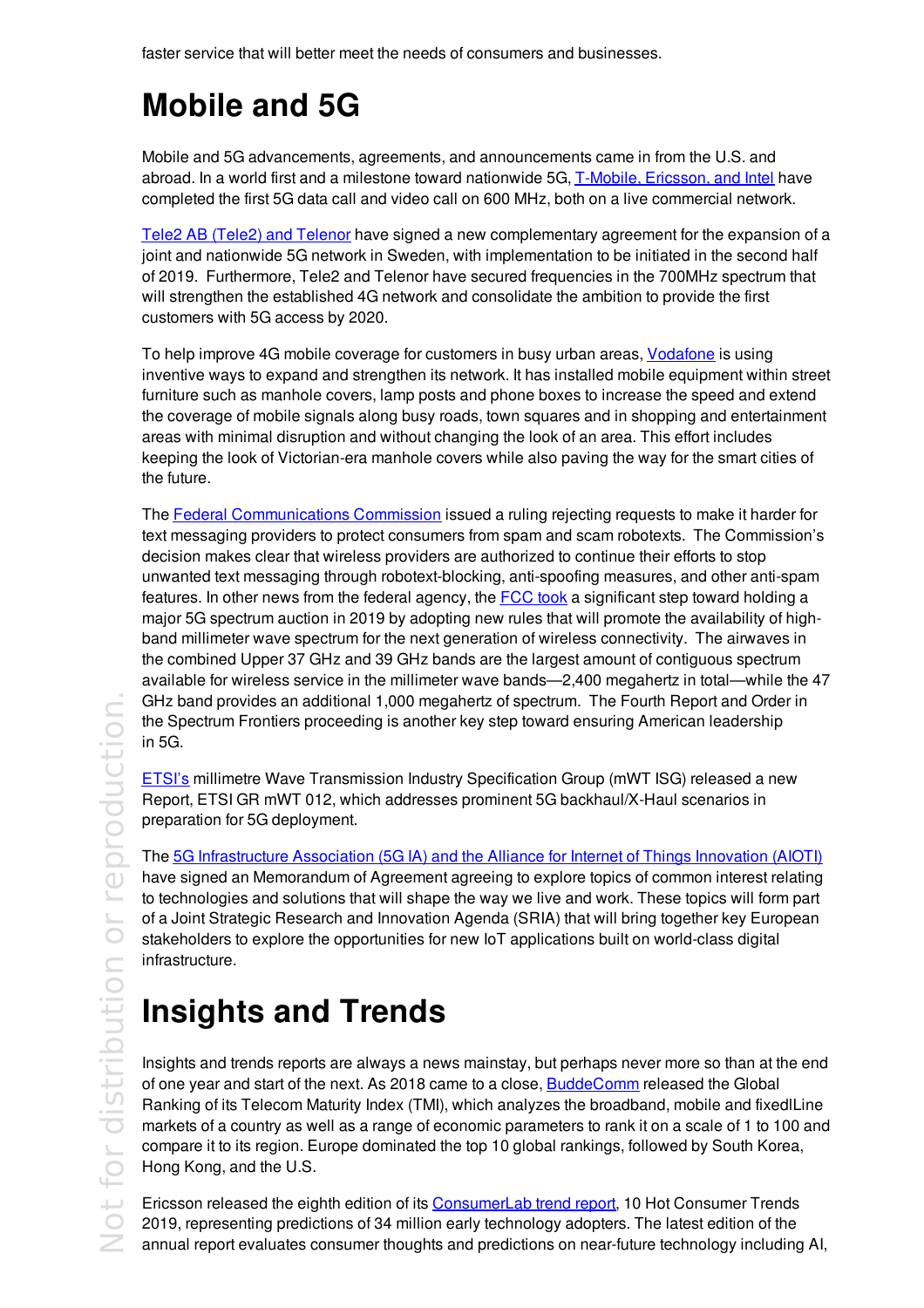VR, 5G and automation. The report reveals that autonomous and mood-predictive technology could soon play a bigger role in people's everyday lives—including how smart speakers might be ready to jump into a family's arguments as readily as its members.

Analysis Mason Research's top annual predictions list for 2019 includes insights into 5G deployments, the expand IoT market and adoption trends, smart and connected homes, digital transformation, and much more.

### **Innovation**

Innovation award winners made waves this month. Nokia announced the top three winners of its fifth annual Bell Labs Prize, an international competition for innovators with ideas that will significantly 'change the game' in the field of information and communications technologies by a factor of 10. The winners collectively earned \$175,000 in cash prizes and are given the unique opportunity to collaborate with Nokia Bell Labs researchers to help realize their vision. Samory Kpotufe won the top prize for his fundamental breakthrough in machine learning.

SPARK Microsystems, which is developing a low-power wireless transceiver for the industrial Internet of Things revolution, has been named the winner of the Nokia Open Innovation Challenge 2018. To help bring its innovative solution to the marketplace, Nokia will provide SPARK Microsystems with \$100,000 as well as access to resources across Nokia and Nokia Bell Labs to further explore and develop their solution.

In other contest news, Microsoft Corp. venture fund M12, in partnership with EQT Ventures and SVB Financial Group, announced the two winners of the Female Founders Competition: Acerta and Mental Canvas. Each winner will receive \$2 million in venture funding to further their companies' trajectories in transforming enterprise tech.

In a world-first achievement, Nokia, Elisa and Efore have partnered to commercially deploy a liquidcooled base station system in an apartment building in Helsinki, a breakthrough that promises lower costs for operators and owners of base station sites as well as reduced CO2 emissions.

ETSI had a busy news month. In addition to its new Report on prominent 5G backhaul/X-Haul scenarios, it released a new *Industry Specification Group* on Permissioned Distributed Ledgers (ISG PDL). The group will analyze and provide the foundations to operate permissioned distributed ledgers to be deployed across various industries and governmental institutions, enabling the use of blockchain technology.

Periscope Data has introduced its new Data Engine solution, powered by Amazon Web Services (AWS). Data Engine will enable data-driven companies with complex pipelines or expanding data needs the flexibility to use Amazon Redshift alongside other analytical infrastructure for faster queries for analysis and data ingestion at any scale.

# **IoT, Cloud, and Security**

Optiva announced that a Tier 1 Australian service provider is the first CSP to utilize the power of the public cloud, migrating its wholesale billing solution to Google Cloud Platform (GCP). During its more than six-year partnership with Optiva, this CSP doubled its number of wholesale customers, becoming the market leader in the domain. Migration to GCP offers further evolution of the provider's BSS with the advantages of the public cloud.

Trinity College Dublin spin-out Danalto announced a seed investment of 750,000 euros led by Atlantic Bridge. The investment will be used to grow Danalto Engineering, Sales, and Customer Support teams in Ireland and expand market reach into global enterprises as the development of IoT—and the proliferation of devices—continues.

RoboSense, a leader in LiDAR perception technology solutions and CES 2019 Innovation Award Honoree, will publicly demonstrate an upgraded version of its MEMS solid-state LiDAR—an